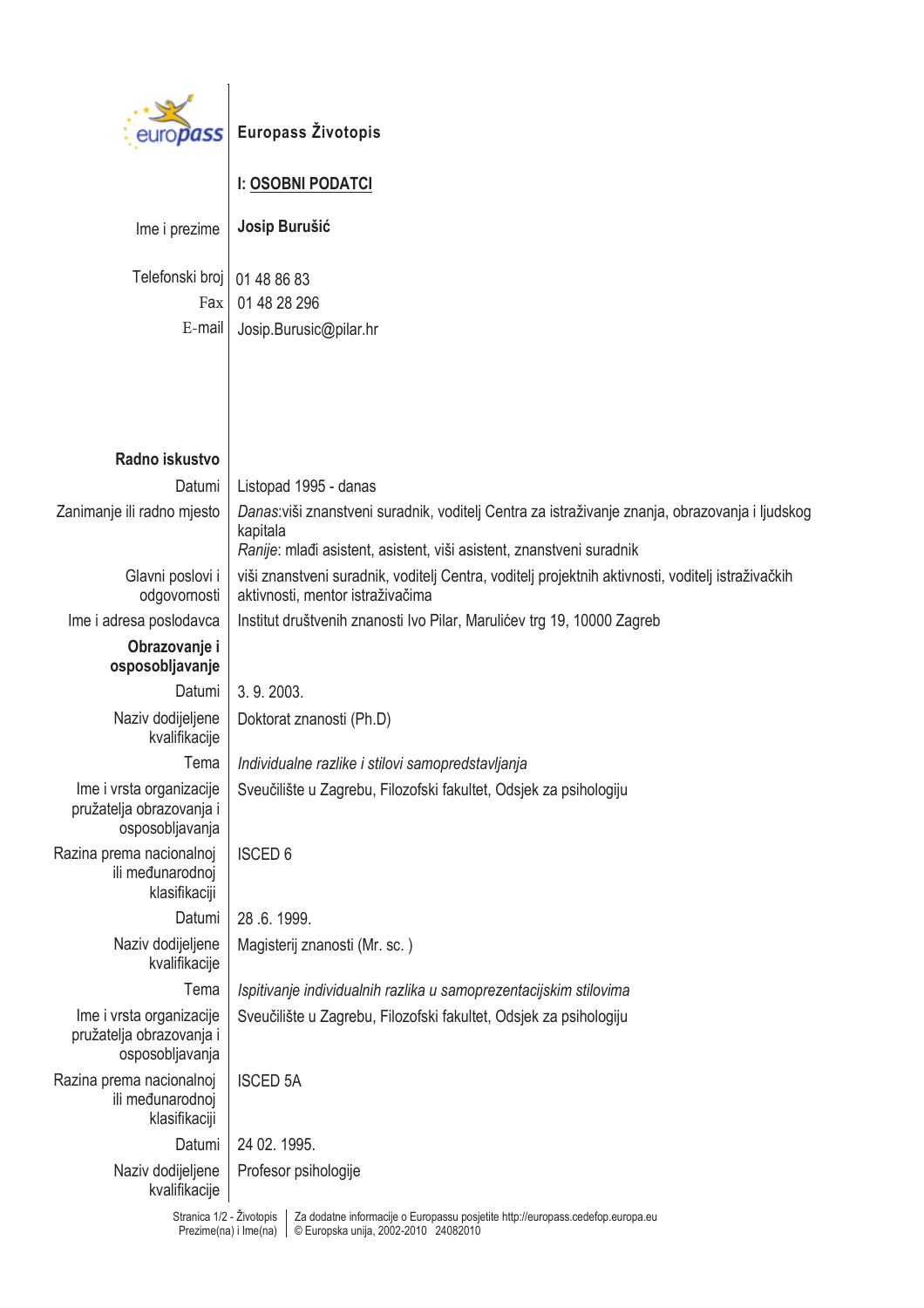| Tema                                                                    | Ispitivanje verbalnih kvantifikatora učestalosti u kontekstu njihove metodologijske upotrebe |                      |                |                      |                |                      |                |                      |                |                      |
|-------------------------------------------------------------------------|----------------------------------------------------------------------------------------------|----------------------|----------------|----------------------|----------------|----------------------|----------------|----------------------|----------------|----------------------|
| Ime i vrsta organizacije<br>pružatelja obrazovanja i<br>osposobljavanja | Sveučilište u Zagrebu, Filozofski fakultet, Odsjek za psihologiju                            |                      |                |                      |                |                      |                |                      |                |                      |
| Razina prema nacionalnoj<br>ili međunarodnoj<br>klasifikaciji           |                                                                                              | <b>ISCED 5</b>       |                |                      |                |                      |                |                      |                |                      |
| Materinski jezik(ci)                                                    |                                                                                              | <b>Hrvatski</b>      |                |                      |                |                      |                |                      |                |                      |
| Drugi jezici                                                            |                                                                                              |                      |                |                      |                |                      |                |                      |                |                      |
|                                                                         | Razumijevanje                                                                                |                      | Govor          |                      |                |                      | Pisanje        |                      |                |                      |
| Samoprocjena                                                            |                                                                                              |                      |                |                      |                |                      |                |                      |                |                      |
| Europska razina (*)                                                     |                                                                                              | Slušanje             | Čitanje        |                      |                | Govorna interakcija  |                | Govorna produkcija   |                |                      |
| Engleski jezik                                                          | C <sub>2</sub>                                                                               | Napredni<br>korisnik | C <sub>2</sub> | Napredni<br>korisnik | C <sub>2</sub> | Napredni<br>korisnik | C <sub>2</sub> | Napredni<br>korisnik | C <sub>2</sub> | Napredni<br>korisnik |
| Njemački jezik                                                          | C <sub>1</sub>                                                                               | Napredni<br>korisnik | C <sub>1</sub> | Napredni<br>korisnik | C <sub>2</sub> | Napredni<br>korisnik | C <sub>2</sub> | Napredni<br>korisnik | B <sub>2</sub> | Napredni<br>korisnik |

# II: ZNANSTVENO ISTRAŽIVAČKA DJELATNOST

#### 2.1. Zaposlenja i izbori u zvanja

| 2009. - danas   | Viši znanstveni suradnik, društvene znanosti, psihologija<br>Institut društvenih znanosti Ivo Pilar                                                        |
|-----------------|------------------------------------------------------------------------------------------------------------------------------------------------------------|
| 2009. - 2005.   | Znanstveni suradnik, društvene znanosti, psihologija<br>Institut društvenih znanosti Ivo Pilar                                                             |
| $2005. - 2003.$ | Znanstveni novak/viši asistent<br>Institut društvenih znanosti Ivo Pilar                                                                                   |
| 2003. - 1999.   | Znanstveni novak/asistent<br>Institut društvenih znanosti Ivo Pilar                                                                                        |
| 1999. - 1995.   | Znanstveni novak/mlađi asistent<br>Institut za primijenjena društvena istraživanja Sveučilišta u Zagrebu<br>/danas: Institut društvenih znanosti Ivo Pilar |

## 2.2. Izbori u naslovna znanstveno-nastavna zvanja

- 2010. danas Naslovno zvanje izvanrednog profesora, društvene znanosti, psihologija Sveučilište u Zagrebu 2010. - 2007. Naslovno zvanje docenta, društvene znanosti, psihologija
- Sveučilište u Zagrebu

## 2.3. Projekti

#### Voditeljstvo međunarodnog projekta:

- $2013. 2017.$ ISCH COST Action IS1210: Appearance Matters: Tackling the Physical and Psychosocial Consequences of Dissatisfaction with Appearance" Status: član MC (u tijeku)
- $2002 2008$ COST Action A29: Human and Organisational Factors in Industrial Planning and Scheduling - HOPS Status: član MC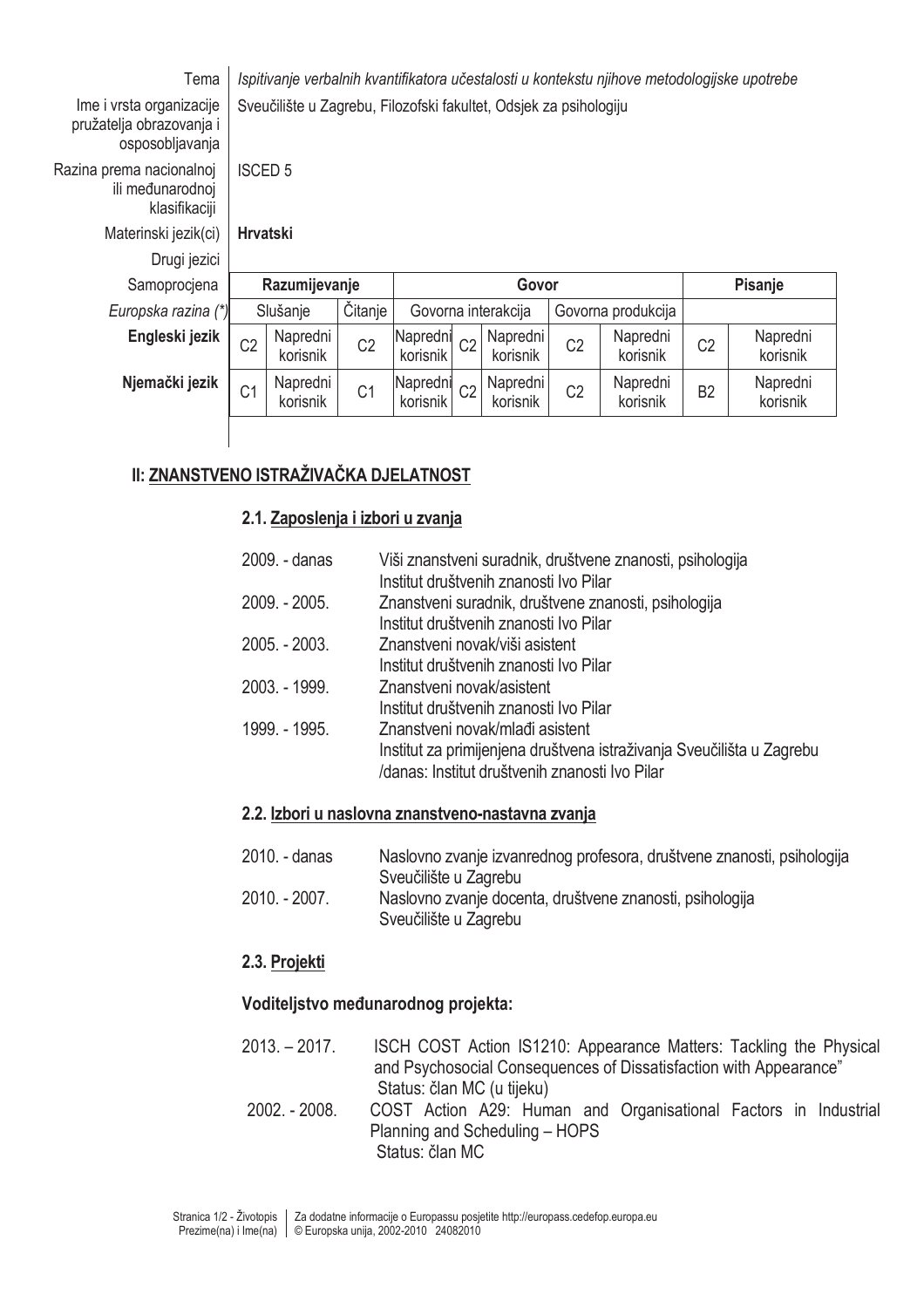#### Voditelistvo domaćeg projekta:

2011. - 2012. Odrednice uspješnosti osnovnih škola Istarske županije: izazovi i mogućnosti razvoja Ugovarač: Zaklada Adris Status: voditelj projektnog tima

 $2009. - 2010.$ Izviešćivanie škola o rezultatima vaniskog vrednovania obrazovnih postignuća učenika u razrednoj i predmetnoj nastavi Ugovarač: Nacionalni centar za vanjsko vrednovanje obrazovanja Status: voditelj projektnog tima

2008. - 2009. Konceptualizacija i izrada analitičkih izvješća o obrazovnim postignućima učenika i osnovnih škola u razrednoj i predmetnoj nastavi Ugovarač: Nacionalni centar za vanisko vrednovanie obrazovania Status: voditelj projektnog tima

2008. - 2009. Pilarov barometar hrvatskoga društva: Jesen 2008/Proljeće 2009. Ugovarač: Hrvatski sabor Status: zamjenik voditeljice projekta

2007. - 2008.

Vanjsko vrednovanje eksperimentalnih programa zdravstvenoga odgoja i obrazovanja u osnovnim i srednjim školama. Ugovarač: MZOS/Nacionalni centar za vanjsko vrednovanje obrazovanja Status: voditelj projektnog tima

2007. - 2008.

Vanjsko vrednovanje obrazovnih postignuća u osnovnim školama Republike Hrvatske učenici 8. razreda Ugovarač: Nacionalni centar za vanjsko vrednovanje obrazovanja Status: voditelj projektnog tima

2007. - 2008. Vanjsko vrednovanje obrazovnih postignuća u osnovnim školama Republike Hrvatske učenici 4. razreda Ugovarač: Nacionalni centar za vanjsko vrednovanje obrazovanja Status: voditelj projektnog tima

2006. - 2007. Eksperimentalno vanjsko vrednovanje obrazovnih postignuća u osnovnim školama Republike Hrvatske. Ugovarač: MZOS/Nacionalni centar za vanjsko vrednovanje obrazovanja Status: voditelj projektnog tima

 $2000 - 2001$ . Kvantitativno vrednovanie visokoškolskih ustanova u Hrvatskoj. Ugovarač: Ministarstvo znanosti i tehnologije RH Status: suvoditelj s Goran Milas, Ivan Rimac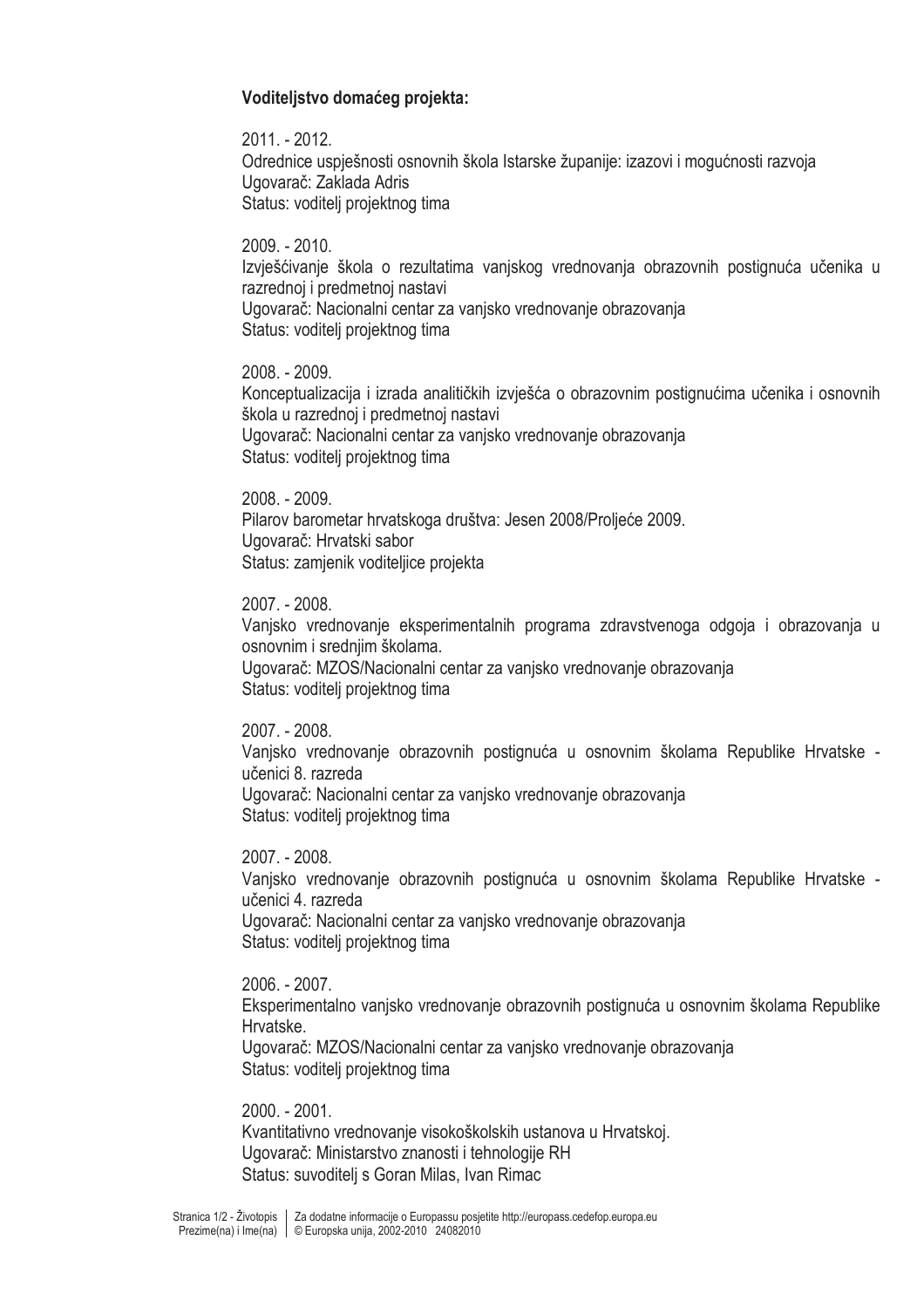#### Sudjelovanje u realizaciji projekata (domaćih/međunarodnih):

2009. - 2011. Europsko društveno istraživanje (The European Social Survey) Ugovarač: Nacionalna zaklada za znanost, visoko školstvo i tehnologijski razvoj Republike Hrvatske Voditelji istraživanja: Renata Franc Status: istraživač

2007. - 2009.

Europsko društveno istraživanje (The European Social Survey) Ugovarač: Nacionalna zaklada za znanost, visoko školstvo i tehnologijski razvoj Republike **Hrvatske** Voditelji istraživanja: Ljiljana Kaliterna Lipovčan Status: istraživač

 $2007 - 2007$ SEE-ERA.NET WP1: Systematic Information Exchange on Bilateral RTD Programmes Targeting Southeast Europe. SWOT analysis of existing bilateral RTD cooperation. Ugovarač: Ministarstvo znanosti i tehnologije RH Voditelj istraživanja: Ljiljana Kaliterna Lipovčan Status: istraživač

2006. - danas Svjetsko istraživanje vrijednosti – Hrvatska u globaliziranom svijetu Ugovarač: Ministarstvo znanosti i tehnologije RH Voditelji istraživanja: Ivan Rimac Status: istraživač

2002. - 2006. Psihosocijalni aspekti političkog ponašanja Ugovarač: Ministarstvo znanosti i tehnologije RH Voditelji istraživanja: Ivan Rimac Status: istraživač

1996. - 2002. Društveno vrednovanje znanosti, tehnologije i obrazovanja Ugovarač: Ministarstvo znanosti i tehnologije RH Voditelji istraživanja: Darko Polšek Status: istraživač

1995 - 1996. Demografski razvoj i populacijska politika RH Ugovarač: Ministarstvo znanosti i tehnologije RH Voditelj projekta: Mladen Friganović Status: istraživač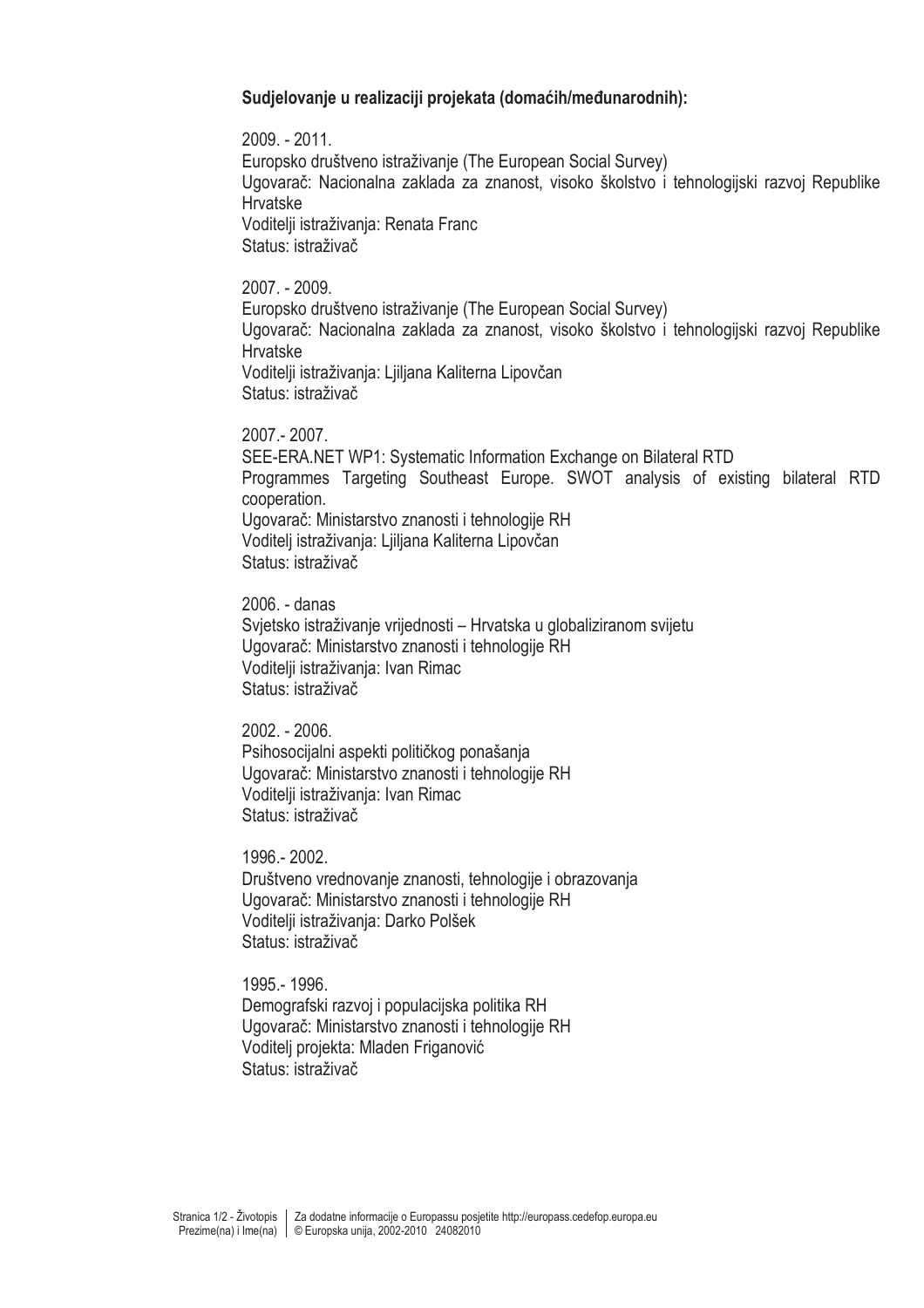#### 2.4. Recenziranje, vrednovanje projekata

2011. - danas COST domain: Individuals, Societies, Cultures and Health (ISCH) Status: nacionalni predstavnik-ekspert, evaluator više od 30 projektnih prijedloga

 $2010 - 2010$ . Ministarstvo nauke i tehnološkog razvoja, Republika Srbija Status: recenzent. evaluator

 $2009. - dans$ The Hungarian Scientific Research Fund (OTKA) Status: recenzent. evaluator

 $2009 - \text{danas}$ Nacionalna zaklada za znanost, visoko školstvo i tehnologijski razvoj Republike Hrvatske Status: recenzent. evaluator

 $2006. - 2007.$ Ministarstvo znanosti, obrazovanja i športa Status: recenzent. evaluator

#### 2.5. Recenzentska dielatnost

#### Recenzent knjiga/udžbenika:

Aronson, E., Wilson, T. D., Akert, R. M. (2005). Socijalna psihologija. Zagreb: Mate

Brlas, S. (2008). Kako pronaći izlaz? Vodič za pomoć u suzbijanju ovisnosti među djecom i mladima. Virovitica: Zavod za javno zdravstvo "Sveti Rok" Virovitičko-podravske županije;

- Brlas, S. (2009). Psihologija ovisnosti: najbolje je uopće ne započeti. Virovitica: Zavod za javno zdravstvo "Sveti Rok" Virovitičko-podravske županije.
- Kolenović Đapo, Jadranka (2011). Psihologija humora: teorije, metode i istraživanja, Sarajevo: Svietlost.
- Adinda Dulčić, Katarina Pavičić Dokoza, Koralika Bakota, Zrinka Šimunović, Gordana Košćec (2013). Od teškoće do kaleidoskopa mogućnosti. Zagreb.

Maršić, Š. (2013). Mladi Vrhbosanske nadbiskupije u Godini vjere. Univerzitet u Sarajevu: KBF.

#### Recenzent članaka za :

International Journal of Public Health Društvena istraživanja Suvremena psihologija Psihologijske teme Acta Clinica Croatica Studia lexicographica Zbornik radova Filozofskog fakulteta u Splitu Magistra ladertina Hrvatski časopis za odgojne znanosti Metodički ogledi Informatologija

(više od 20 recenziranih članaka)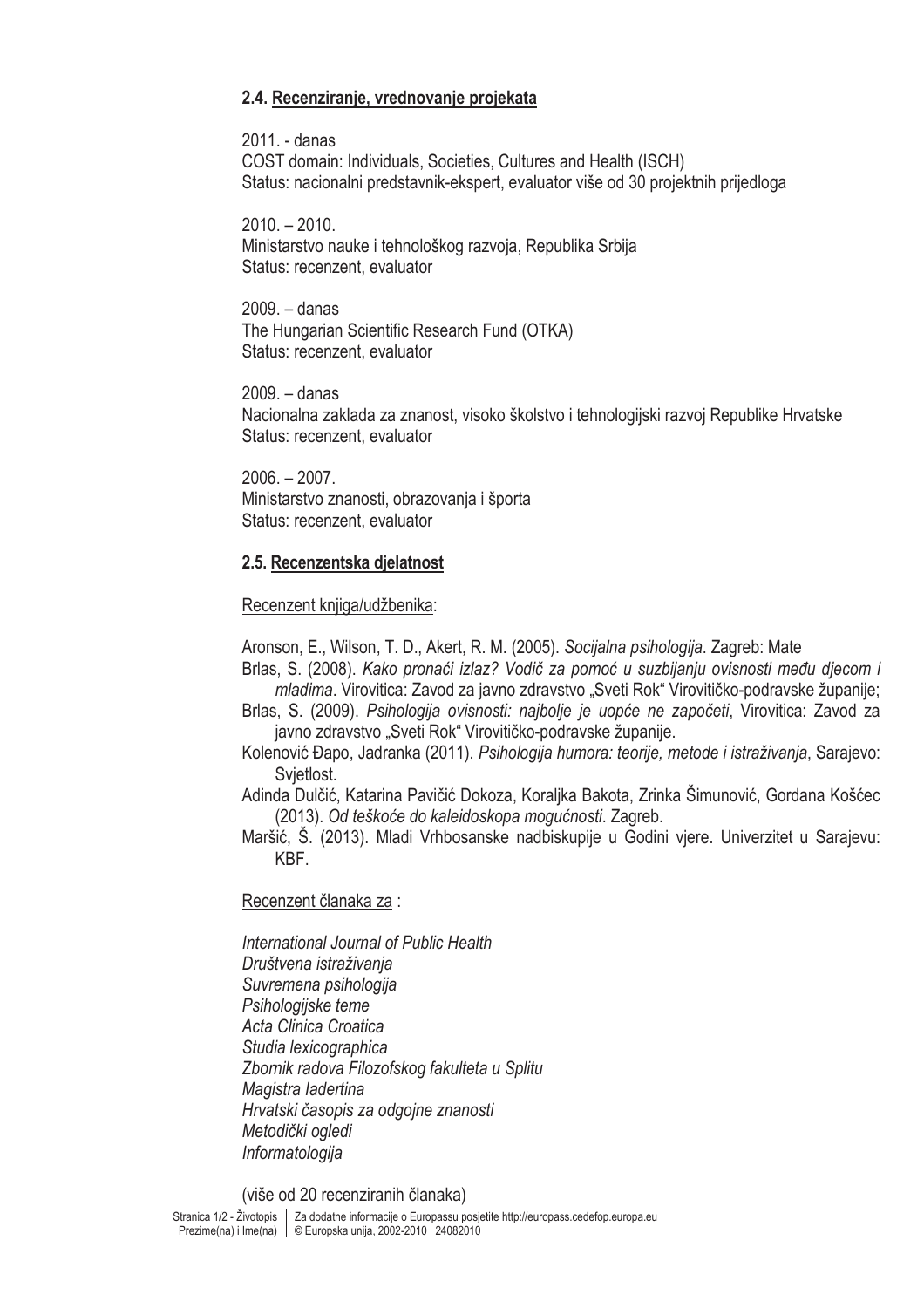#### 2.6. Uredništvo znanstvenih časopisa

- 2009. Tematski broj "Društvenih istraživanja" 102-103 (listopad 2009.) "Osnovna škola u Hrvatskoj i društvo znanja" (gost urednik)
- 2006. Tematski broj "Društvenih istraživanja" 84-85 (listopad 2006.) "Pozitivna psihologija, (gost urednik)

#### 2.7. Studijski boravci, znanstveno usavršavanje u inozemstvu

1997. - 1996. Universität zu Köln, Psychologisches Institut (gostujući istraživač)

## **III. NASTAVNA DJELATNOST**

#### 3.1. Sudjelovanje u visokoškolskoj nastavi

Sudjelujem u nastavi na visokim učilištima od 1998. do danas. U Tablici su navedeni predmeti u čijoj realizaciji je do sada sudjelovao i/ili danas sudjeluje:s

| Visoko učilište:                                              |                                       |               |  |  |
|---------------------------------------------------------------|---------------------------------------|---------------|--|--|
| Sveučilište u Zagrebu, Hrvatski studiji, Odjel za psihologiju |                                       |               |  |  |
| Razdoblje                                                     | Predmet                               | <b>Status</b> |  |  |
| 1998.-1999.                                                   | Istraživačke metode I                 | asistent      |  |  |
| 1999.-2006.                                                   | Istraživačke metode II                | asistent      |  |  |
| 2001.-2008.                                                   | Psihologija ličnosti II               | nositeli      |  |  |
| 2003 - danas                                                  | Psihologija menadžmenta               | nositelj      |  |  |
| 2006 - danas                                                  | Teorijski sustavi u psihologiji       | nositeli      |  |  |
| 2008 - danas                                                  | Psihologija ličnosti                  | nositelj      |  |  |
| 2009 - danas                                                  | Izrada psihologijskog istraživanja    | nositeli      |  |  |
| Visoko učilište:                                              |                                       |               |  |  |
| Zagrebačka škola ekonomije i managementa                      |                                       |               |  |  |
| Razdoblje                                                     | Predmet                               | <b>Status</b> |  |  |
| 2006.- danas                                                  | Organizacijsko ponašanje              | nositelj      |  |  |
| 2007 .- danas                                                 | Organizacijsko ponašanje, MBA studij  | nositelj      |  |  |
| 2010- danas                                                   | Mjerenje učinka, nagrađivanje, timovi | nositelj      |  |  |

## 3.2. Uvođenje novih programa, predmeta, inoviranih sadržaja predmeta

U predmetima u čijoj realizaciji sudjelujem, osmislio sam kurikulume predmeta, syllabuse i predavanja, te sam za te predmete postavio izrađene prezentacije i drugi nastavni materijal na stranice koji su dostupne studentima.

Ti se izrađeni materijali koriste u realizaciji predmeta.

 $2006. -$ 

Uvođenje novog kolegija, izrada cjelovitog kurikuluma i syllabusa: Teorijski sustavi u psihologiji  $2006 -$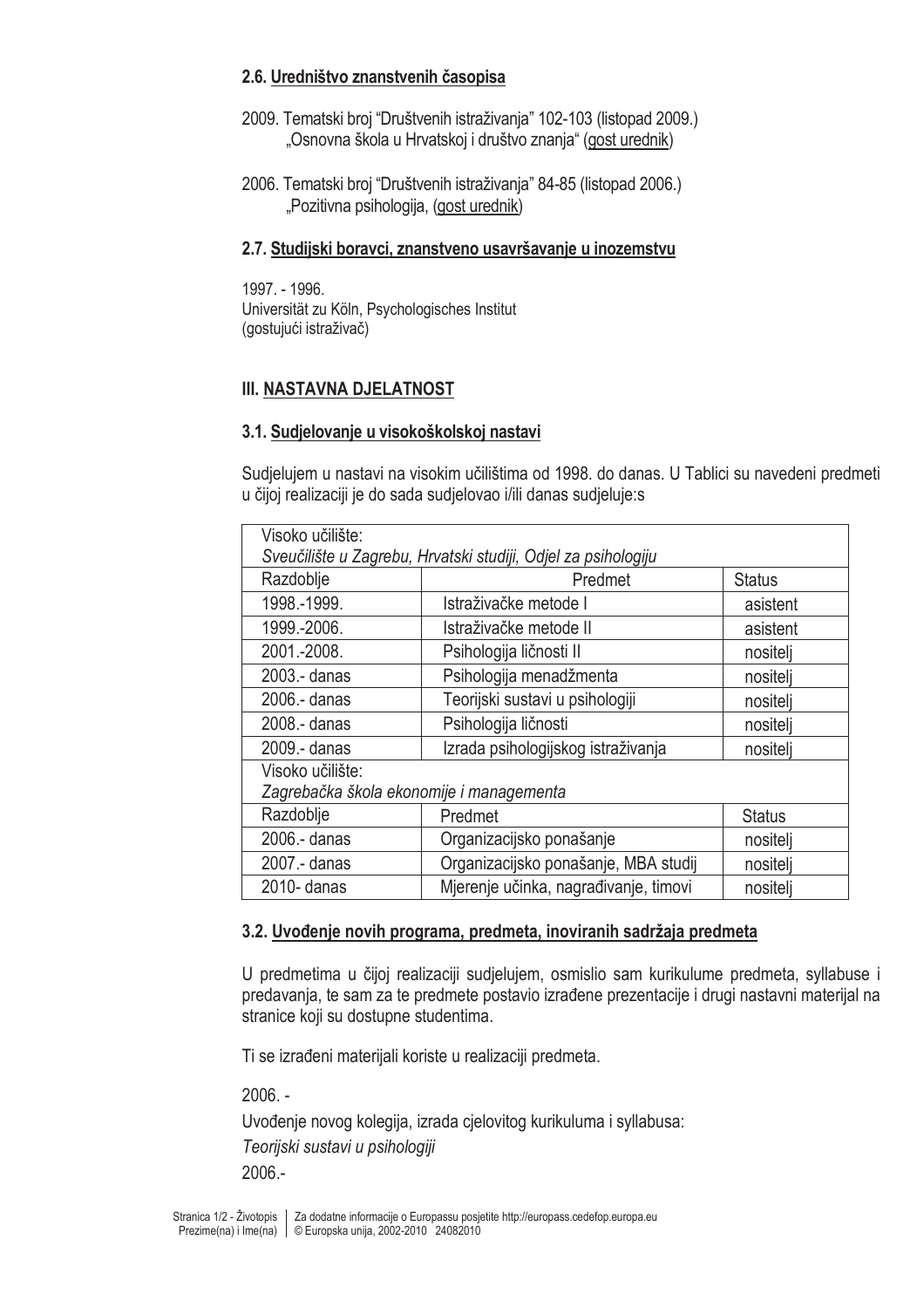Uvođenje novog kolegija na Preddiplomskom studiju psihologije i izrada cjelovitog kurikuluma i svllabusa:

Psihologija menadžmenta

 $2008 -$ 

Uvođenje novog kolegija na Diplomskom studiju psihologije i izrada cjelovitog kurikuluma i syllabusa:

Psihologija ličnosti

2009.-

Uvođenje novog kolegija na Diplomskom studiju psihologije i izrada cjelovitog kurikuluma i syllabusa:

Izrada psihologijskog istraživanja

 $2007 -$ 

Uvođenie novog kolegija na Specijalističkom MBA studiju Zagrebačke škole ekonomije i managementa i izrada svllabusa:

Organizacijsko ponašanje (zajedno s prof. dr. Kaliterna Lipovčan).

 $2010. -$ 

Uvođenje novog kolegija na Specijalističkom MBA studiju Zagrebačke škole ekonomije i managementa i izrada syllabusa

Mjerenje učinka, nagrađivanje i timovi (zajedno s dr. Julie Dziekan).

Uz nastavne predmete aktivno sam sudjelovao u osmišljavanju i izradi novih sveučilišnih programa različitih razina:

2003. - 2005.

Voditeli skupine za izradu prijedloga Programa preddiplomskog i Diplomskog studija psihologije na Hrvatskim studijama Sveučilišta u Zagrebu i autor programa.

2004. - 2005.

Član koordinacije svih studija i Odsjeka za psihologiju u Republici Hrvatskoj za izradu novih programa Preddiplomskih i Diplomskih studija psihologije usklađenih s "bolonjskom deklaraciiom".

## 3.3. Mentorstvo diplomskih radova

Do danas sam bio mentor više od 60 završnih i diplomskih radnji. U tijeku je izrada 8 diplomskih radova studenata kojima sam mentor, te izrada 2 doktorske disertacije u kojima sam ko-mentor.

Popis diplomskih radova izrađenih pod mentorstvom kandidata dostupan je u Hrvatskoj znanstvenoj bibliografiji (https://bib.irb.hr/lista-radova?autor=230933).

# **IV: STRUČNA DJELATNOST**

## 4.1. Obnašanie stručnih dužnosti

2013. – Područno vijeće za društvene znanosti Republike Hrvatske

 $2004 - 2009$ 

Zamjenik pročelnice Studija psihologije/Odjela za psihologiju Hrvatskih studija Sveučilišta u Zagrebu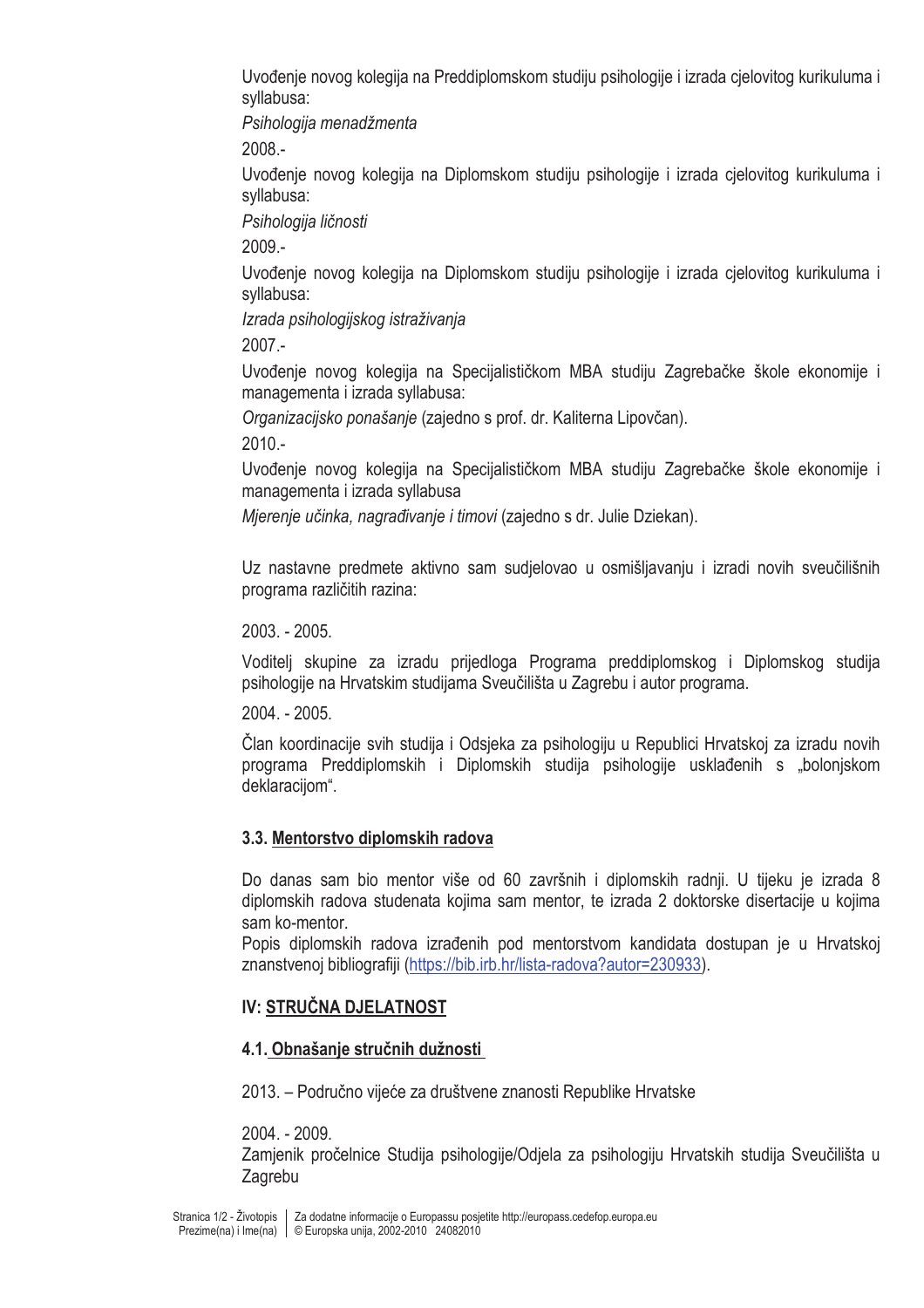2008. - 2012.

Član Povierenstva za stručno usavršavanie psihologa Hrvatske psihološke komore

2009. - danas

Voditelj Centra za istraživanje znanja, obrazovanja i ljudskog kapitala Instituta društvenih znanosti Ivo Pilar

#### 4.2. Članstvo u stručnim organizacijama

| 1995. - danas   | Hrvatsko psihološko društvo          |
|-----------------|--------------------------------------|
| 2004. - danas   | Hrvatska psihološka komora           |
| $2004. -$ danas | Hrvatska mreža pozitivne psihologije |

#### 4.3. Stručne dielatnosti i angažman

√ Voditelj projektnog tima koji je bio angažiran na razvoju modela vanjskog vrednovanja obrazovnih postignuća osnovnih škola u Republici Hrvatskoj

✓ Voditeli projektnog tima koji je sudjelovao u razvoju konceptualizaciji modela iskazivanja obrazovnih postignuća učenika i izvješćivanja osnovnih škola

 $\checkmark$  Voditeli projektnog tima koji je sudjelovao u informiranju osnovnih škola u Republici Hrvatskoj o obrazovnim postignućima i ishodima vanjskoga vrednovanja

✓ Od 2006. do 2012. sudjelovao kao predavač u više od 30 tak stručnih skupova na kojima su sudjelovali učitelji razredne nastave, učitelji predmetne nastave, stručni suradnici i ravnatelji iz svih osnovnih škola unutar svih gradova i županija koje izvode redoviti program u Republici Hrvatskoj. Ciljevi skupova bili su vezani uz osposobljavanje ovih skupina za organizaciju i provođenje vanjskoga vrednovanja u osnovnim školama, zatim za razvijanje kompetencija za učinkovito korištenje vanjskoga vrednovanja u povećanju učinkovitosti i kvalitete osnovnih škola te su ciljevi bili usmjereni na razvijanje i jačanje infrastrukture u osnovnim školama za planiranje i provođenje poboljšanja u ovom dijelu obrazovnog sustava.

← Autor-suradnik Hrvatskog leksikona (1996) (gl. ur. Antun Vujić), Zagreb: Naklada Leksikon

✓ Autor svih natuknica iz područja psihologije za "Filozofski leksikon" Leksikografskog zavoda Miroslav Krleža, Zagreb.

✓ Autor većeg broja stručnih članaka objavljenih u javnim medijima kojima se razmatraju pojedina pitanja ustroja i djelovanja obrazovnog sustava u Republici Hrvatskoj, prije svega osnovnoškolskog.

 $\checkmark$  Priredio i moderirao okrugli stol u kojem su sudjelovali svi predstavnici odsjeka za psihologiju u Republici Hrvatskoj, u povodu bolonjske transformacije studija, s nakanom harmoniziranja studijskih programa psihologije i njihovog usklađivanja s Europskom diplomom iz psihologije (Burušić, J. Može li ulaganje u obrazovanje psihologa pobolišati kvalitetu življenja u Hrvatskoj, 11. godišnja konferencija hrvatskih psihologa, Zadar-Petrčane, 2003.)

 $\checkmark$  Moderator okruglog stola, koji je pripremio s inicijalnim odborom hrvatske udruge za pozitivnu psihologiju, o nužnost intenzivnijeg razmatranja pozitivne psihologije i razvijanja mreže pozitivne psihologije u Republici Hrvatskoj (Burušić. J. Pozitivna psihologija, 12. godišnja konferencija hrvatskih psihologa, Opatija, 2004.)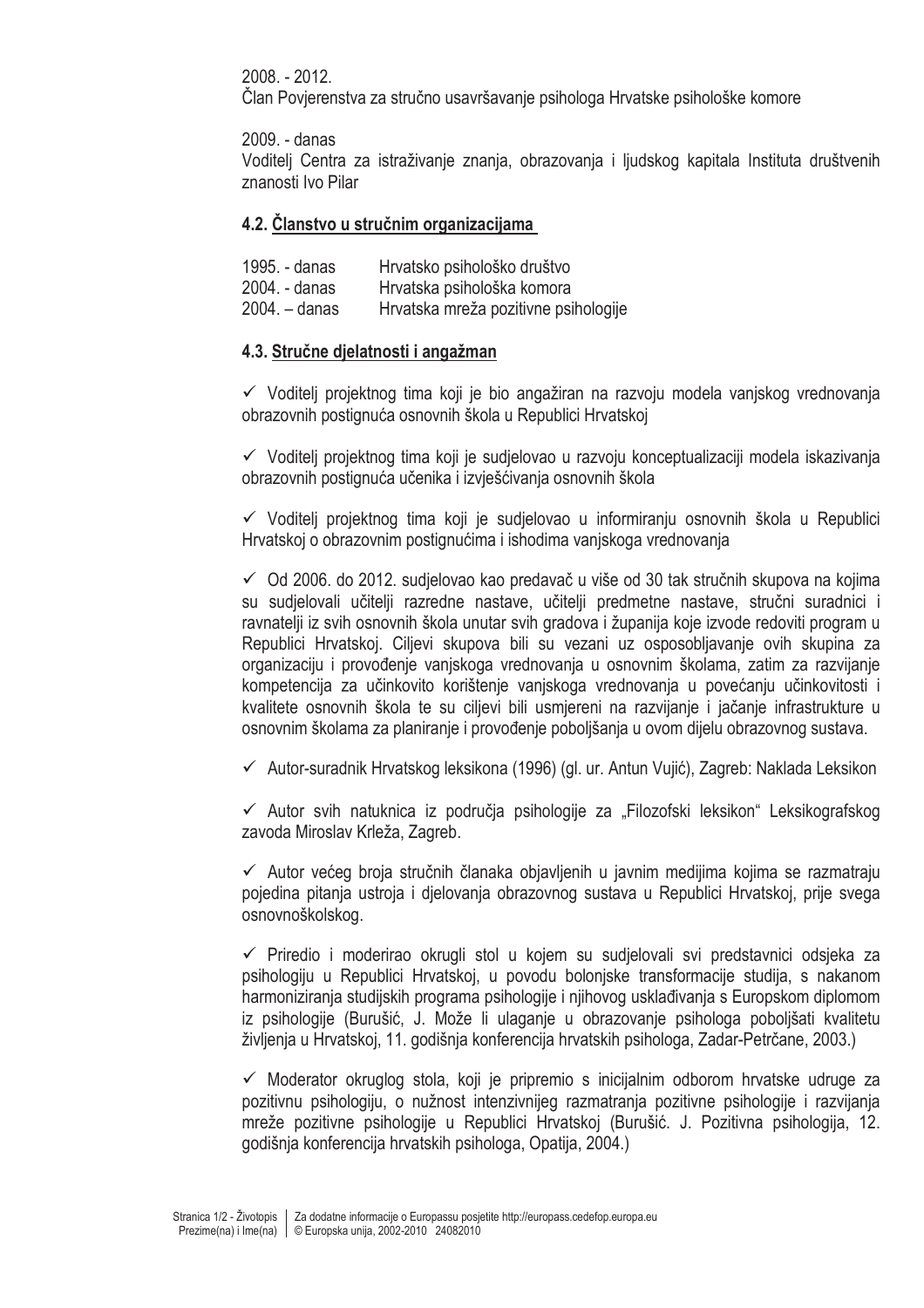- Burušić, Josip; Šakić, Marija; Koprtla, Natalija. (2014). Parental Perception of Adolescent Health Behaviors : Experiences from Croatian High Schools. // Health education journal. (2013) (accepted for publication).
- Burušić, Josip; Karabegović, Mia. (2014). The Role of Students' Personality Traits in the Effective Use of Social Networking Sites in the Educational Context // The Social Classroom: Integrating Social Network Use in Education / Ġorġ Mallia, editor(s).Hershey, PA : Idea Group Publishing., 2014. Str. 358-379.
- Burušić, Josip. (2012). Self-knowledge and Knowledge of Others as the Basis of Personality Psychology: What have we learned from Self-presentation research? // Zbornik radova 2. Kongresa psihologa Bosne i Hercegovine / Kolenović-Đapo, Jadranka ; Fako, Indira ; Koso-Drljević, Maida ; Mirković, Biljana, editor(s). Banja Luka : Društvo psihologa BH, 2012. Str. 39-51.
- Burušić, Josip; Kaliterna Lipovčan, Ljiljana; Šerić, Maja. (2012). Making evaluation in mental health and quality of life context: general framework // Psihologija u zaštiti mentalnog zdravlja / Božičević, Viktor ; Brlas, Siniša ; Gulin, Marina, editor(s). Virovitica : Zavod za javno zdravstvo "Sveti Rok" Virovitičko-podravske županije, 2012. Str. 452-463.
- Burušić, Josip; Šakić, Marija; Babarović, Toni. (2012) . The educational achievement of pupils and schools of the Makarska littoral // Makarsko primorje danas. Makarsko primorje od kraja Drugog svjetskog rata do 2011. / Mustapić, Marko ; Hrstić, Ivan, editor(s). Zagreb : Institut društvenih znanosti Ivo Pilar ; Grad Makarska, 2012. Str. 77-98.
- Burušić, Josip; Šakić, Marija; Babarović, Toni; Dević, Ivan. (2013). School Achievement in Urban and Rural Areas in Croatia: Is the quality of education equal for all? // Culture of Educational Policy: Comparative International issuses in Policy-Outcome Relationship / Boufoy-Bastick, Béatrice, editor(s). Strasbourg : Analytrics, 2013. Str. 888-999.
- Kaliterna Lipovčan, Ljiljana; Burušić, Josip; Tadić, Maja. (2012). The Quality of Life Indicators // Psihologija u zaštiti mentalnog zdravlja / Božičević, Viktor ; Brlas, Siniša ; Gulin, Marina, editor(s). Virovitica : Zavod za javno zdravstvo "Sveti Rok" Virovitičko-podravske županije, 2012. Str. 437-444.
- Sakić, Marija; Burušić, Josip; Babarović, Toni. (2013). The Relation Between School Entrance Age and School Achievement During Primary Schooling: Evidence from Croatian Primary Schools. // British journal of educational psychology. 83 (2013) , 4; 672-689 (journal article); IF (JCR 2012) 2.093; 5-year IF 2.648
- Burušić, Josip; Babarović, Toni; Šerić, Maja. (2012). Differences in elementary school achievement between girls and boys: Does the teacher gender play a role?. // European journal of psychology of education. 27 (2012) , 4: 523-538 (journal article); IF 0.612
- Babarović, Toni; Čilić Burušić, Lidija; Burušić, Josip. (2011). Who are the Supporters of Croatian Membership in the European Union and NATO? – Predictive Value of Personal and National Well-Being. // Social indicators research. 102 (2011) , 1; 71-80 (journal article); IF 0.835
- Burušić, Josip. (2011). Self-knowledge and Knowledge of Others as the Basis of personality psychology: What have we learned from self-presentation research? // Knjiga sažetaka II. Kongresa psihologa Bosne i Hercegovine / Kolenović-Đapo, J. i suradnici, editor(s).Banja Luka : Društvo psihologa RS i Društvo psihologa Federacije BiH, 2011. 13-13 (plenary/keynote lecture,international peer-review,abstract,scientific).
- Babarović, Toni; Burušić, Josip; Šakić, Marija. (2010). Psychosocial and Educational Determinants of Primary School Achievement: Grasp of Previous Research. // Suvremena psihologija. 13 (2010) , 2; 235-256 (journal article); IF 0.122
- Burušić, Josip; Babarović, Toni; Marković, Nenad. (2010). How Far Does the Apple Fall from the Tree? The Relationship between Childrens Educational Achievement and the Educational Level of their Parents. // Društvena istraživanja. 19 (2010) , 4/5(108-109); 709-730 (journal article); IF 0.196; cit. u WoS: 1
- Babarović, Toni; Burušić, Josip; Šakić, Marija. (2009). Prediction of educational achievements of primary schools pupils in the Republic of Croatia. // Društvena istraživanja. 18 (2009) , 4-5; 673-695 (journal article); IF 0.196; cit. u WoS: 5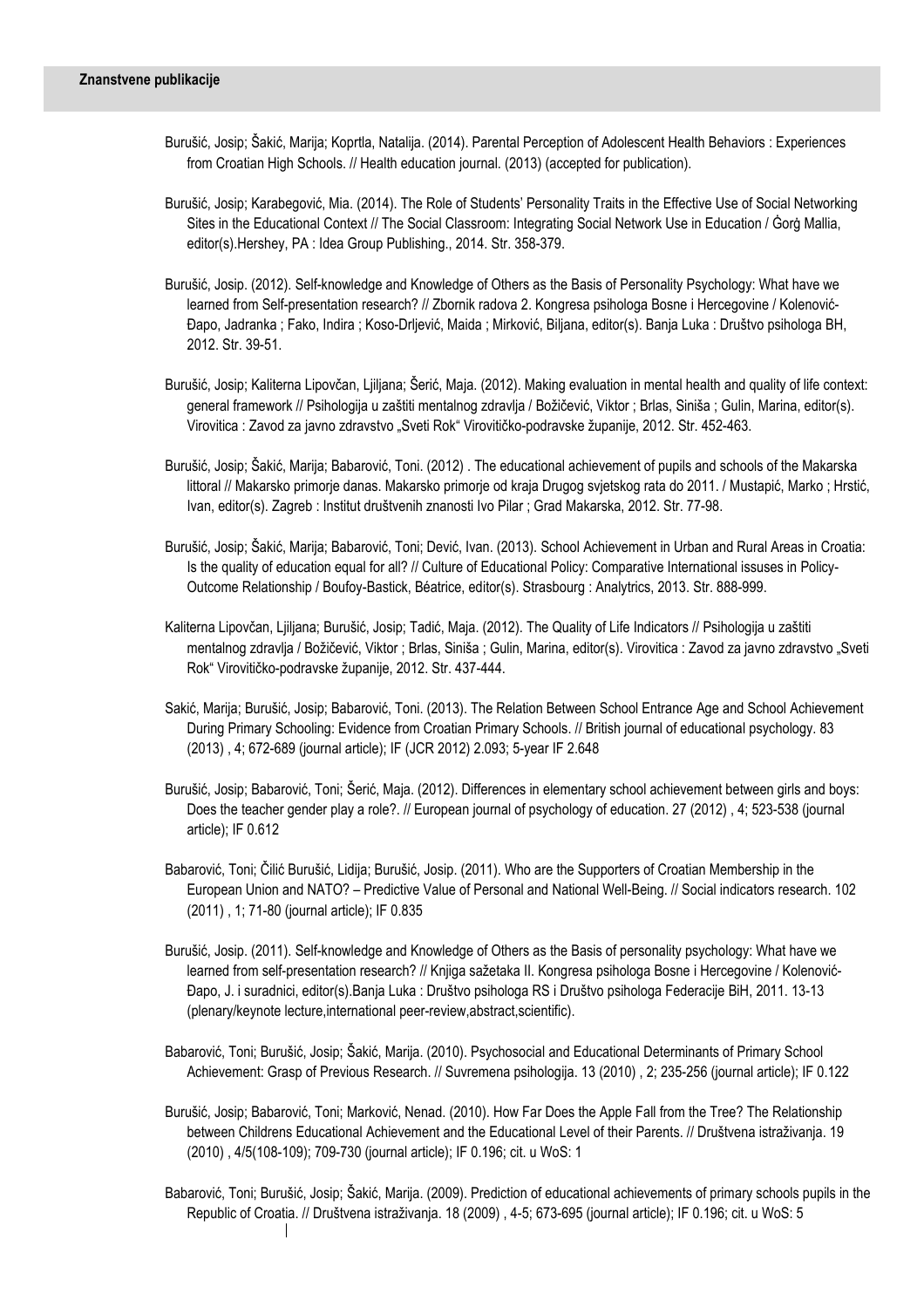- Burušić, Josip; Babarović, Toni; Šakić Marija. (2009). Determinants of school effectiveness in primary schools in the Republic of Croatia: Results of empirical investigation. // Društvena istraživanja. 18 (2009) , 4-5; 605-624 (journal article); IF 0.196; cit. u WoS: 2
- Burušić, Josip. (2009). Primary school and knowledge society. // Društvena istraživanja. 18 (2009) , 4/5; 603-605; IF 0.196
- Prizmić-Larsen, Zvjezdana; Kaliterna Lipovčan, Ljiljana; Burušić, Josip. (2009). Off-the-job activities and well-being in healthcare professionals. // Revija za socijalnu politiku. 16 (2009) , 3; 271-280 (journal article); IF 0.024
- Zubić, Darija; Burušić, Josip. (2009). Physical attractiveness as an indicator of sociometric status: the moderating effect of self-esteem and social anxiety. // Suvremena psihologija. 12 (2009) , 1; 63-80 (journal article); IF 0.122, cit. u WoS: 1
- Burušić, Josip; Brajša-Žganec, Andreja. (2009). Self-handicapping, self-esteem and clarity of self-concept. // Psihologijske teme. 14 (2005) , 1; 83-90 (journal article).
- Burušić, Josip. (2009). Quantitatively derived indicators of students and schools achievement as the foundation of the curriculum: an overview of contemporary trends // (plenary/keynote lecture, abstract, scientific).
- Burušić, Josip. (2006). To the topic Positive Psychology. // Društvena istraživanja. 15 (2006) , 4/5; 619-619.
- Burušić, Josip; Babarović, Toni. (2007). Experimental external evaluation of educational objectives in Croatian primary schools. // Poučak: Časopis za metodiku i nastavu matematike. 8 (2007) , 331-32; 5-115 (journal article).
- Burušić, Josip. (2007) Self-presentation : tactics and styles Jastrebarsko : Naklada Slap, 2007 (book).
- Burušić, Josip. (2007). Desirable Characteristics of Politicians. What do Croatian Voters Want?. // Društvena istraživanja. 16 (2007) , 1-2; 99-110 (journal article).
- Burušić, Josip; Tadić, Maja. (2006). The Role of Self-Esteem in the Relationship between Personality Traits and Nonverbal Social Skills. // Društvena istraživanja: Časopis za opća društvena pitanja. 15 (2006) , 4-5; 753-771 (journal article).
- Ferić, Ivana; Burušić, Josip. (2004). Stability of National Pride : 1998 and 2002 Compared. // Društvena istraživanja : časopis za opća društvena pitanja. 13 (2004) , 71 (3); 423-438 (journal article).
- Milas, Goran; Burušić, Josip. (2004). Ideological and Sociodemografhic Profiles of Voters of Croatian Political Parties: Towards Stable Political Grouping?. // Društvena istraživanja : časopis za opća društvena pitanja. 13 (2004) , 3; 347-362 (journal article).
- Burušić, Josip. (2004). Contribution of personality factors and self-concept clarity to the explanation of self-handicapping behavior. // Suvremena psihologija. 7 (2004) , 1; 31-44 (journal article).
- Burušić, Josip. (2003). The Relationship Between Aspects of Identity, Self-Consciousness and Self-Monitoring. // Psihologijske teme. 12 (2003) , 12; 23-32 (journal article).
- Burušić, Josip; Milas, Goran; Rimac, Ivan. (2003). Determining the relationship and basic structure of several aspects of social evaluation. // Psihologijske teme. 12 (2003) , 12; 33-42 (journal article).
- Burušić, Josip; Ferić, Ivana; Rihtar, Stanko. (2002). The Presence of Certain Aspects of Social Evaluation in Persons with Lower and Higher Self-Esteem. // Društvena istraživanja. 11 (2002) , 4-5(60-61); 681-697 (journal article).
- Burušić, Josip. (2000). Consistency of Self-presentation with the Notion of Private self. // Društvena istraživanja : časopis za opća društvena pitanja. 10 (2001) , (3)53; 365-381 (journal article).
- Ivasović, Vesna; Burušić, Josip. (2000). The psychology of children between 6 and 12 Years. // Vjesnik Đakovačke i srijemske biskupije (1331-0879), (2000), 10, 621-627. CXXVIII (2000) , 10; 621-627 (review article).